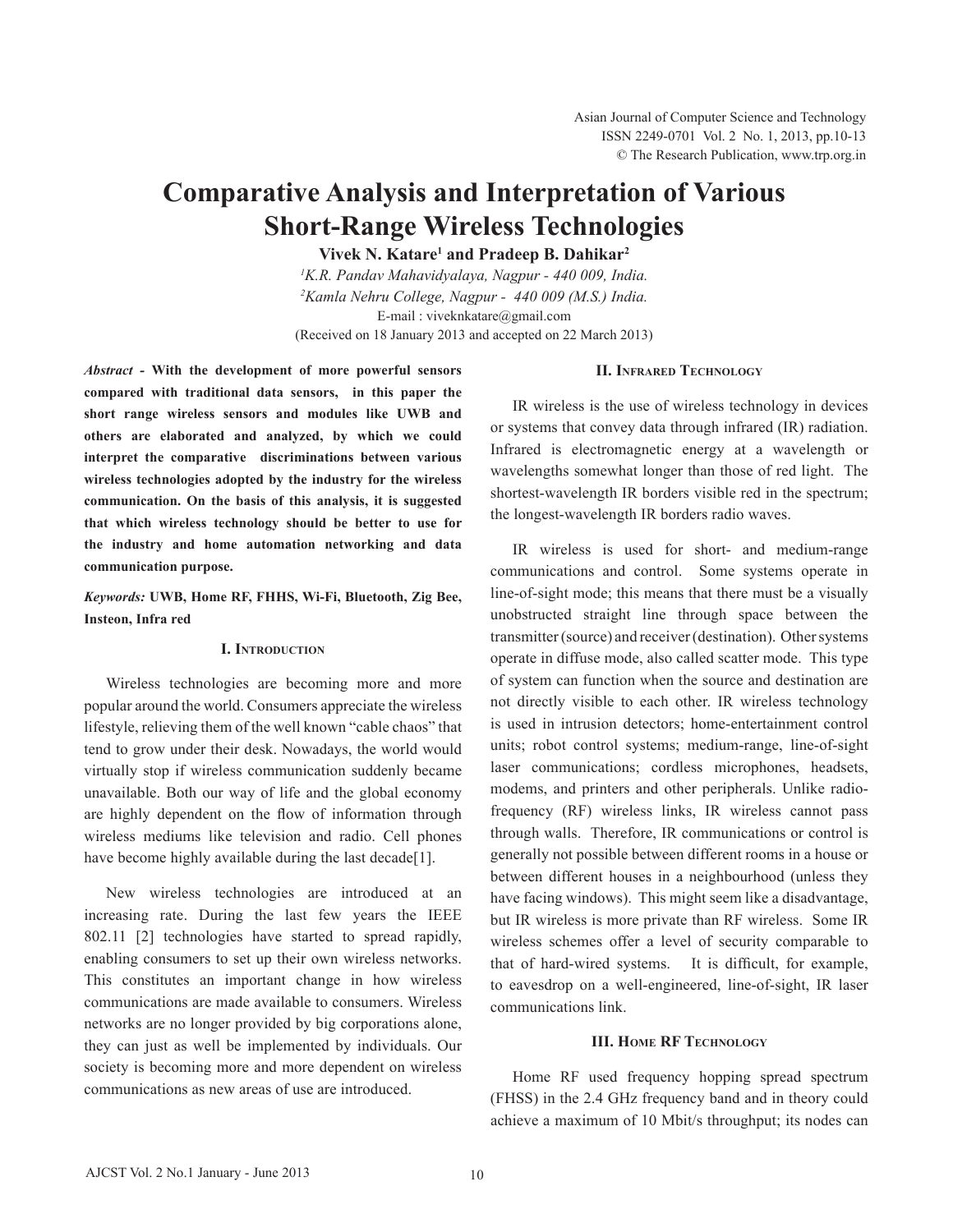travel within a 50 meter range of an wireless access point while remaining connected to the personal area network (PAN). Home RF allowed both voice telephone signals and data signals to be exchanged over the same wireless network. Therefore, in Home RF, cordless telephones and laptops, for example, could share the same bandwidth in the same home or office. Available Home RF local area networks (LANs) supported 1.6 Mbit/s, relatively slow compared to technology marketed under the Wi-Fi brand name. For example, second generation 802.11b LANs supported 11 Mbit/s. 802.11n reaches a maximum of 600 Mbit/s. Several standards and working groups focused on wireless networking technology in radio frequency (RF). Standards include the popular IEEE 802.11 family, 802.16, and Bluetooth.

## **IV. Bluetooth Technology**

The Bluetooth wireless technology is also spreading rapidly. The number of Bluetooth chipset shipped per year has doubled from 2002 to a total of 69 million chipset in 2003 [3]. Bluetooth applications become available; many consumers will already have Bluetooth devices and be ready to start using Bluetooth PANs (Personal Area Networks) where all their Bluetooth devices communicate with one another [4].

Bluetooth is an open standard for short range, low power, and low cost digital radio wireless communication [5].

Bluetooth is a current industry standard for short-range wireless connectivity. Bluetooth technology is widely used in consumer electronics for short-range wireless data transfer, like printers and digital cameras. It operates efficiently within the range of 20-25 ft in the environment without WLAN equipments. Bluetooth signals operate in the same frequency range as Wi-Fi (802.11b, g) standard. This is the biggest disadvantage of it because of its interference with Wi-Fi signals. A Bluetooth enabled device is not being able to function efficiently in the vicinity of Wi-Fi signals. Bluetooth technology took many years to come into mass market but still is struggling to really prove its potentials. Bluetooth faces major challenges by upcoming Ultra-Wideband standard which has many advantages such as higher data-rate and capability to co-exist with other wireless standards.

## **V. WI-FI Technology**

Wi-Fi (802.11a, b, g) – Wireless LAN technology is not new to us. It is been in the market for some years and now it is seen as mature wireless LAN solution that replaced Ethernet cables in many office and home networks. Ethernet provides 100 Mbps connection while Gigabit Ethernet is much more. Not comparable with Ethernet data-rate, Wi-Fi struggles to provide good data-rate for bandwidth hungry applications in LAN environment.

WLAN technologies are much better for LAN environment where network connectivity is more important than peer-to-peer file sharing. With maximum data-rate of 11 Mbps (802.11b), 22 Mbps (802.11a) and 54 Mbps (802.11g), WLAN is still not capable enough to handle Data vendor – provide high data rate with instant connectivity.

### **VI. Zigbee Technology**

Zigbee is a relatively new, wireless personal are network technology based on IEEE 802.15.4, with a transmission range of 100+ meters [6]. ZigBee based communication devices consume very little power and hence the battery life of 1000+ days is common. With low power consumption and less cost compared with Bluetooth and Wi-Fi, Zigbee is a promising technology for applications which are NOT too much bandwidth hungry. The reason includes more coverage area, less power consumption, and secure networking. Zigbee operates in the industrial, scientific and medical radio bands – 868 MHz in Europe, 915 MHz in the USA and 2.4 GHz in most other countries in the rest of the world. UWB designed for multimedia file sharing and instant connectivity which Zigbee cannot promise. Range will be an issue for data vendor products with Zigbee technology.

#### **VII. Insteon Technology**

It is a system for connecting lighting switches and loads without extra wiring, similar to the X10 standard, designed specifically to address the inherent limitations in the X10 standard but also to incorporate backward compatibility with X10. Insteon is designed to enable simple devices - such as light switches - to be networked together using the power line, radio frequency (RF), or both. All Insteon devices are peers, meaning each device can transmit, receive, and repeat any message of the Insteon protocol, without requiring a master controller or routing software.

#### **VIII.Ultra-Wideband Technology**

Ultra-Wideband is a proposed standard for short-range wireless communications that aims to replace Bluetooth technology in near future. It is an ideal solution for wireless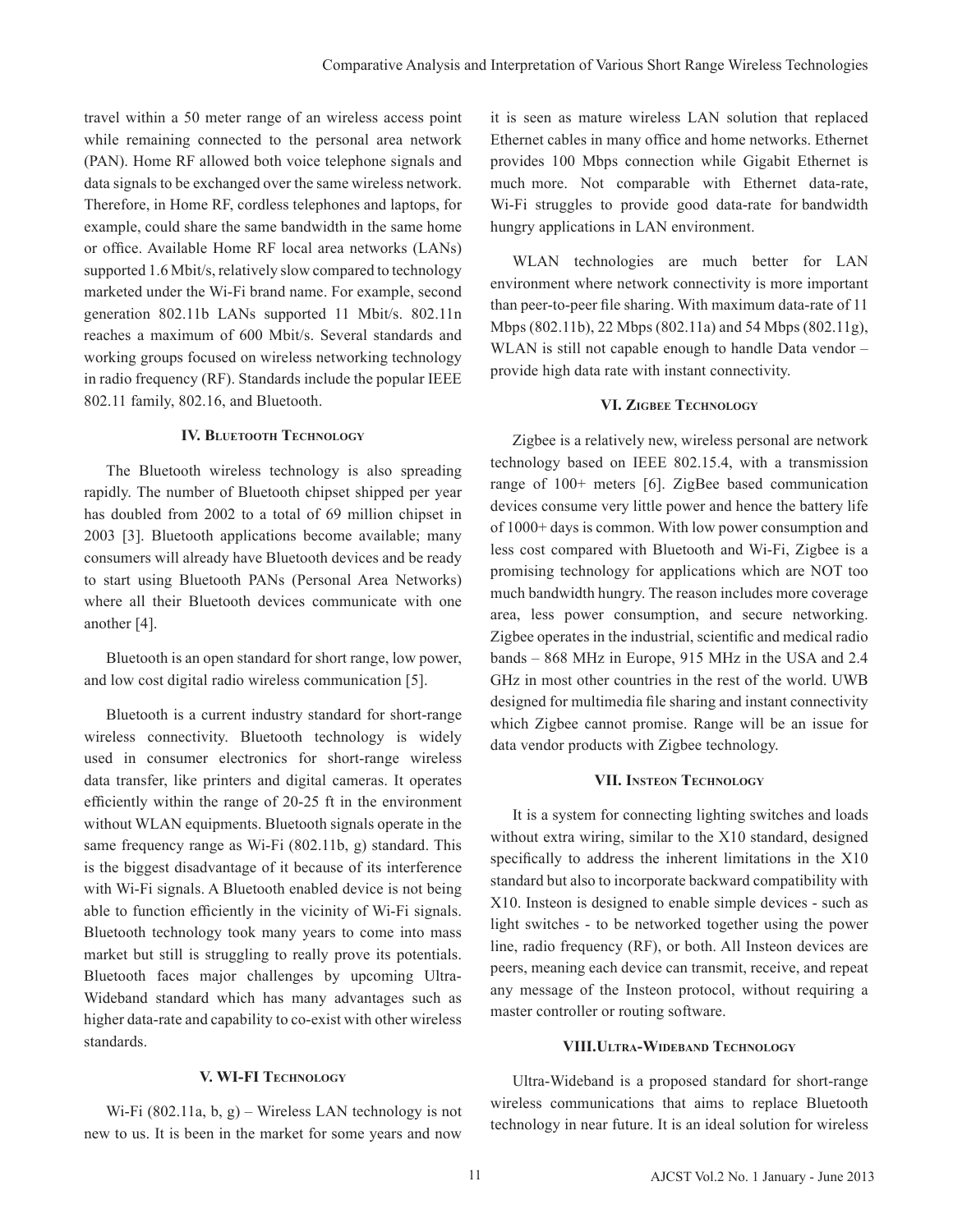connectivity in the range of 10 to 20 meters between consumer electronics (CE), mobile devices, and PC peripheral devices which provides very high data-rate while consuming very little battery power. It offers the best solution for bandwidth, cost, power consumption, and physical size requirements for next generation consumer electronic devices. UWB radios can use frequencies from 3.1 GHz to 10.6 GHz, a band more than 7 GHz wide. Each radio channel can have a bandwidth of more than 500 MHz depending upon its centre frequency. Due to such a large signal bandwidth, FCC has put severe broadcast power restrictions. By doing so UWB devices can make use of extremely wide frequency band while emitting very less amount of energy to get detected by other narrower band devices. Hence, a UWB device signal cannot interfere with other narrower band device signals and because of this reason a UWB device can co-exist with other wireless devices. UWB is considered as Wireless USB – replacement of standard USB and fire wire (IEEE 1394) solutions due to its higher data-rate compared to USB and fire wire.UWB signals can co-exists with other short/ large range wireless communications signals due to its own nature of being detected as noise to other signals. Under current FCC regulations, UWB signals used for commercial communications are capable of delivering very high data rates within short-ranges.

# **IX. Comparative Study**

 Some Comparative parameters have been discussed as given below [7]:

#### *A. Radio Channels*

Bluetooth, ZigBee and Wi-Fi protocols have spread spectrum techniques in the 2.4 GHz band, which is unlicensed in most countries and known as the industrial, scientific, and medical (ISM) band. Bluetooth uses frequency hopping (FHSS) with 79 channels and 1 MHz bandwidth, while Zigbee uses direct sequence spread spectrum (DSSS) with 16 channels and 2 MHz bandwidth. Wi-Fi uses DSSS (802.11), complementary code keying (CCK, 802.11b), or OFDM modulation (802.11a/g) with 14 RF channels (11 available in US, 13 in Europe, and just 1 in Japan) and 22 MHz bandwidth. UWB uses the 3.1-10.6 GHz, with an unapproved and jammed 802.15.3a standard, of which two spreading techniques, DS- UWB and MB-OFDM, are available.

#### *B. Coexistence Mechanism*

 Since Bluetooth, ZigBee and Wi-Fi use the 2.4 GHz band, the coexistence issue must be dealt with. Basically, Bluetooth and UWB provide adaptive frequency hopping to avoid channel collision, while ZigBee and Wi-Fi use dynamic frequency selection and transmission power control. IEEE 802.15.2 discussed the interference problem of Bluetooth and Wi-Fi. Also, Sikora and Groza [8] provided quantitative measurements of the coexistence issue for ZigBee, Bluetooth, Wi-Fi, and microwave ovens. Shuaib *et al.* [9] focused on quantifying potential interferences between Zigbee and IEEE 802.11g by examining the impact on the throughput performance of IEEE 802.11g and Zigbee devices when co- existing within a particular environment. Moreover, Neelakanta and Dighe [10] presented a performance evaluation of Bluetooth and ZigBee collocated on an industrial floor for robust factory wireless communications.

# *C. Network Size*

 The maximum number of devices belonging to the network's building cell is 8 (7 slaves plus one master) for a Bluetooth and UWB piconet, over 65000 for a ZigBee star network, and 2007 for a structured Wi-Fi BSS. All the protocols have a provision for more complex network structures built from the respective basic cells: the scatternet for Bluetooth, peer-to-peer for UWB, cluster tree or mesh networks for ZigBee, and the ESS for Wi-Fi.

#### **X. Conclusion**

According to the study and analysis of various wireless standards with a quantitative evaluation in terms of the transmission time, data coding efficiency, operating frequency, network topology, complexity, and power consumption. Furthermore, the radio channels, coexistence mechanism, network size, and security are also preliminary compared. Every wireless standard has its own applications, advantages and drawbacks depending on the parameters, but especially UWB is more effective and economical as compared to other short-range wireless standards.